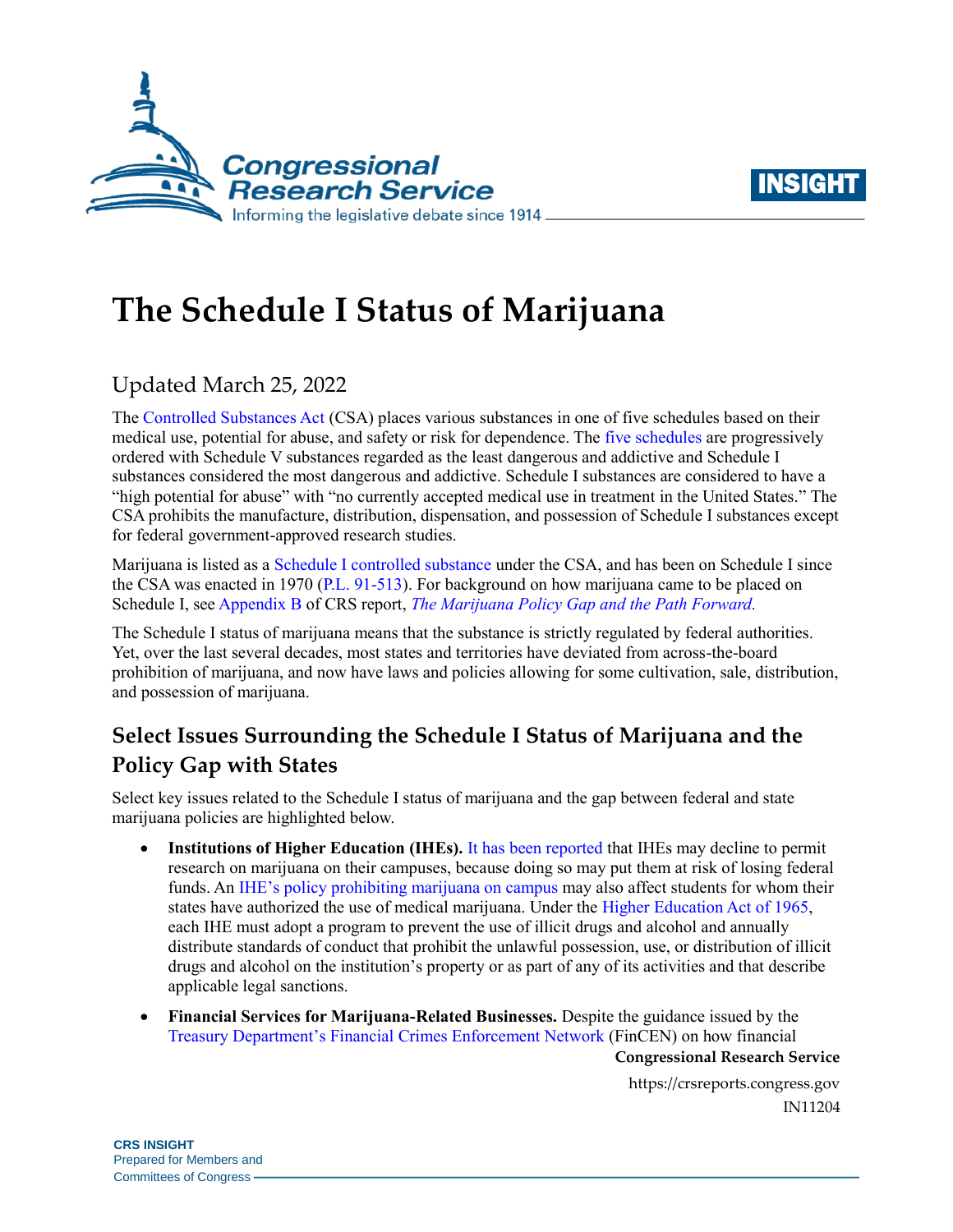institutions may provide banking services to marijuana-related businesses[, many financial](https://www.forbes.com/sites/kevinmurphy/2018/09/06/legal-marijuana-the-9-billion-industry-that-most-banks-wont-touch/#4f7e1c8b3c68)  [institutions remain reluctant](https://www.forbes.com/sites/kevinmurphy/2018/09/06/legal-marijuana-the-9-billion-industry-that-most-banks-wont-touch/#4f7e1c8b3c68) to openly enter into relationships with state-authorized marijuana businesses due to the Schedule I status of marijuana.

- **Research on Marijuana.** The Schedule I status has [reportedly created difficulty for researchers](https://www.fdli.org/2019/09/food-and-drug-law-journal-symposium-spotlight-cannabis-clinical-investigations-in-colorado-2019/) who seek to study marijuana, but are potentially unable to meet the strict requirements of the CSA, or seek a different strain, potency, or quality of marijuana for their research than [what is](https://www.deadiversion.usdoj.gov/drugreg/marihuana.htm)  [lawfully available.](https://www.deadiversion.usdoj.gov/drugreg/marihuana.htm)
- **Legal Consequences for Individuals.** Violations of federal marijuana laws, even in instances where individuals are using marijuana consistent with state laws, give rise to a range of other issues including eligibility for [housing and food assistance,](https://crsreports.congress.gov/product/pdf/R/R42394) [gun ownership,](https://www.atf.gov/firearms/identify-prohibited-persons) [visas,](https://travel.state.gov/content/travel/en/us-visas/visa-information-resources/waivers.html) and [employment.](https://www.ncsl.org/research/labor-and-employment/cannabis-employment-laws.aspx)

### **Drug Enforcement Administration (DEA) Rejection of Petitions to Reschedule**

Over the years, several entities have submitted petitions to the DEA to reschedule marijuana. In August 2016, after a five-year evaluation process done in conjunction with the Food and Drug Administration (FDA), the [DEA rejected two petitions—](https://www.dea.gov/press-releases/2016/08/11/dea-announces-actions-related-marijuana-and-industrial-hemp)one submitted by two state governors and the other submitted by a New Mexico health provider—to move marijuana to a less-restrictive schedule under the CSA. [Consistent with past practice,](https://www.federalregister.gov/documents/2011/07/08/2011-16994/denial-of-petition-to-initiate-proceedings-to-reschedule-marijuana) the rejections were based on a conclusion by both the FDA and DEA that marijuana continues to meet the criteria for inclusion on Schedule I—namely that it has a high potential for abuse, has no currently accepted medical use, and lacks an accepted level of safety for use under medical supervision.

#### **Authority to Alter the Schedule I Status of Marijuana**

Both Congress and the Administration have the ability to alter marijuana's status as a Schedule I substance. The Administration could make such changes on its own, though it is [bound by the CSA](https://uscode.house.gov/view.xhtml?req=granuleid:USC-prelim-title21-section811&num=0&edition=prelim) to consider factors including a substance's medical utility and risk of abuse and dependence prior to altering its scheduling status. Congress could also alter marijuana's status by amending the CSA but without such confines. Of note, in [congressional hearings](https://www.govinfo.gov/content/pkg/CHRG-115hhrg27603/html/CHRG-115hhrg27603.htm) an[d other forums,](https://www.usnews.com/news/articles/2014/02/12/18-congressmen-ask-obama-to-reschedule-marijuana) some Members of Congress in [both major](https://judiciary.house.gov/legislation/markups/hr-5038-farm-workforce-modernization-act-2019-hr-3884-marijuana-opportunity)  [parties](https://judiciary.house.gov/legislation/markups/hr-5038-farm-workforce-modernization-act-2019-hr-3884-marijuana-opportunity) have questioned the Schedule I status of marijuana while other Members have maintained that marijuan[a should remain illegal.](https://thehill.com/homenews/senate/386791-mcconnell-i-wont-support-legalizing-marijuana) Those questioning its status have expressed support for, at minimum, moving it to a lower schedule. Some have gone further and supported its removal from the CSA altogether. Those continuing to support its Schedule I status express concern over the negative implications of its widespread use.

#### **Options for Congress**

Congress could choose to maintain the federal prohibition on marijuana, but if it wanted to address the Schedule I status, it could do a number of things: (1) amend the CSA to move marijuana to a less restrictive schedule; (2) create an entirely new schedule or other category for marijuana; or (3) remove it entirely from the CSA. If marijuana *remains* a controlled substance under the CSA *under any schedule*, that would maintain the [existing conflict between the federal government and states that have legalized](https://crsreports.congress.gov/product/pdf/R/R44782)  *[recreational](https://crsreports.congress.gov/product/pdf/R/R44782)* marijuana, though moving marijuana to a less restrictive schedule could help mitigate conflicts between federal law and state *medical* marijuana laws. The creation of a new schedule solely for marijuana would give Congress an opportunity to modify the criminality of marijuana under the CSA. If Congress chose to remove marijuana from the CSA entirely, it could seek to regulate and tax commercial marijuana activities.